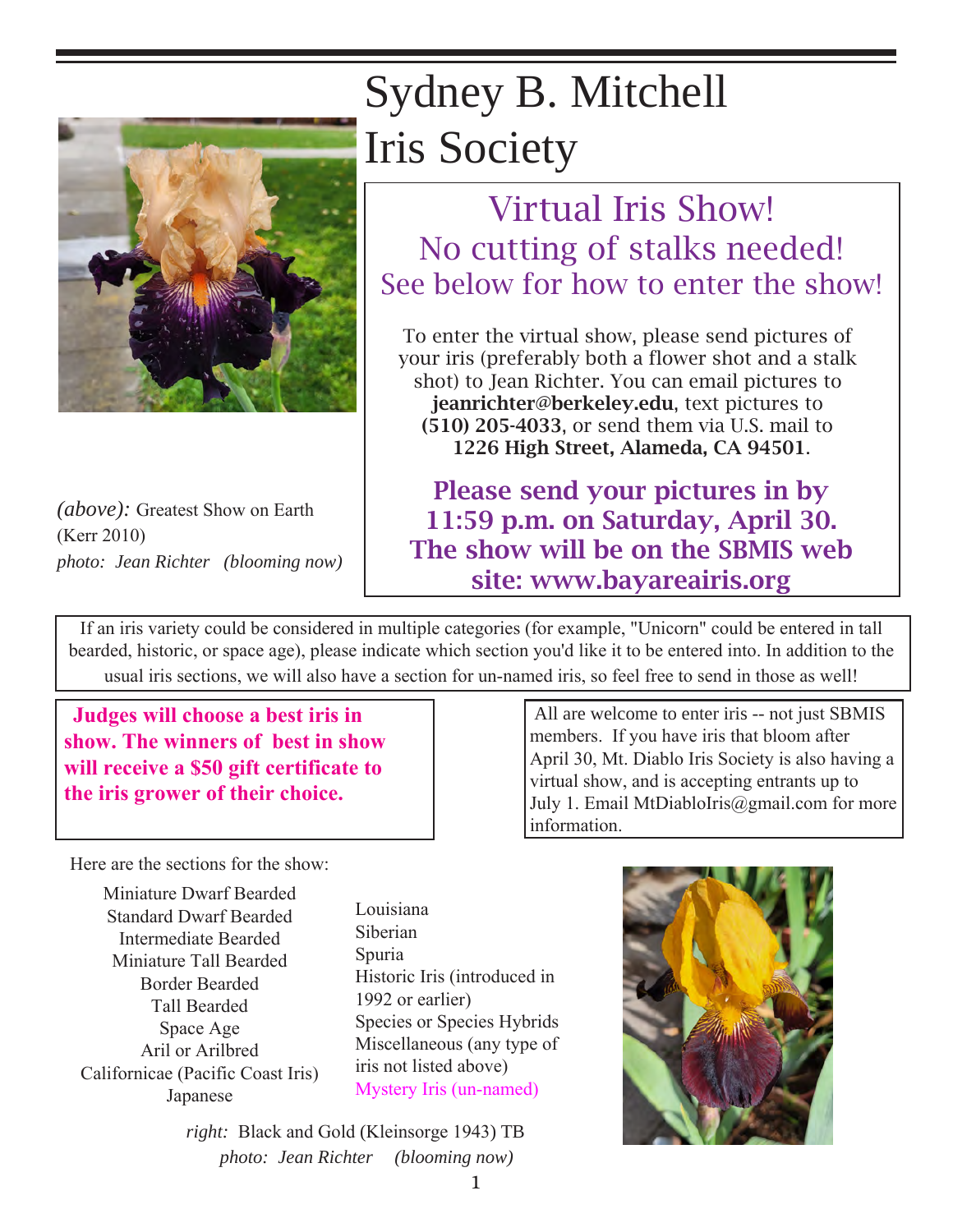## *President's Message*

I hope all of you are well and staying safe, and that the seemingly endless pandemic is not too much of a hardship. We will all get through this.

We will be having a virtual show again this year. If you would like to enter your iris in the virtual show, please see the instructions elsewhere in the newsletter. Although we cannot give out the usual AIS ribbons and awards, we will have a prize for best iris in show.

amamanin wana matama wa mshindi wa mshindi wa mshindi wa mshindi wa mshindi wa mshindi wa mshindi wa mshindi w

I am in the process of forming a nominating committee to nominate next year's officers. If you would like to serve as an officer, please let me know and I'll pass your name along to the committee.

Take care, stay safe, and get your vaccine/booster (if you haven't already),

Jean

*photos by Jean Richter: (all are blooming now)*

*left:* Mme Louesse (Verdier 1860) *middle:* Cajun Serenade (H. Nichols 2008, Louisiana iris) *right:* Magic Ring (Keppel 2020)